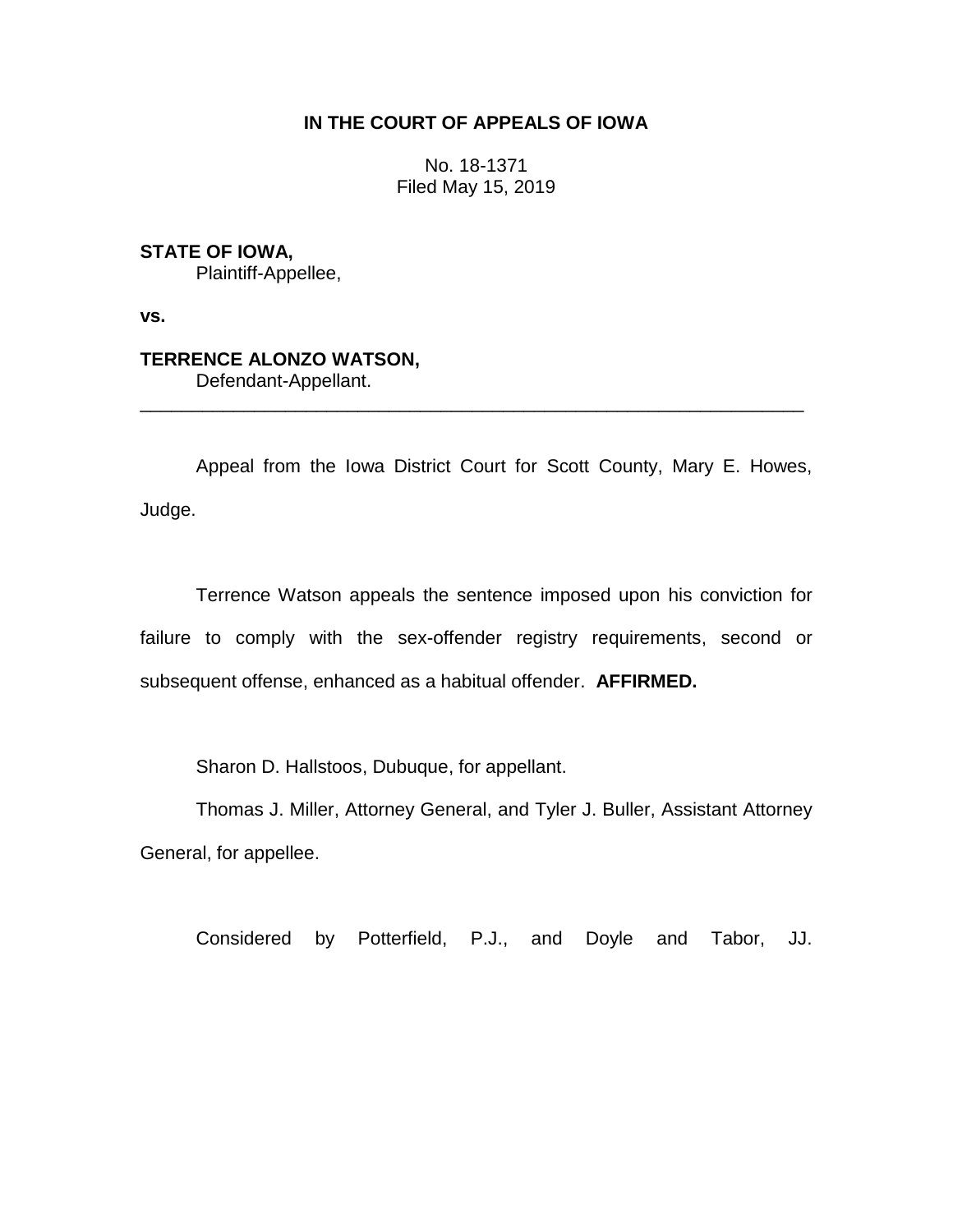## **POTTERFIELD, Presiding Judge.**

 $\overline{a}$ 

Terrence Watson appeals the sentence imposed upon his conviction for failure to comply with the sex-offender registry requirements, second or subsequent offense, in violation of Iowa Code sections 692A.113(1)(f) and 692A.111(1) (2018), enhanced as a habitual offender pursuant to sections 902.8 and 902.9(3). Watson contends the district court failed to consider the minimum essential factors and provide sufficient reasons for the sentence imposed.

Watson is required to register as a sex offender. As a level III sex offender,<sup>1</sup> Watson is not allowed to be in a public library without the written permission of the administrator. On January 9, 2018, police were called to the public library to assist security in ousting Watson. Watson did not have written permission to be in the library.

On July 17, Watson pled guilty to failure to comply with the sex-offender registry requirements, second or subsequent offense, admitting to two prior violations. He also admitted he previously had been twice convicted of a felony. Watson waived the preparation of a presentencing investigation and requested immediate sentencing. Per the plea agreement, the State made no recommendation as to sentencing. Defense counsel asked that the court note the amount of time Watson had already been held in jail and consider probation, stating "he may have served enough time as punishment." Pursuant to the habitual-offender enhancement provisions, the court imposed a term of

2

<sup>&</sup>lt;sup>1</sup> Watson had been convicted of sexual abuse of a person thirteen years of age or younger.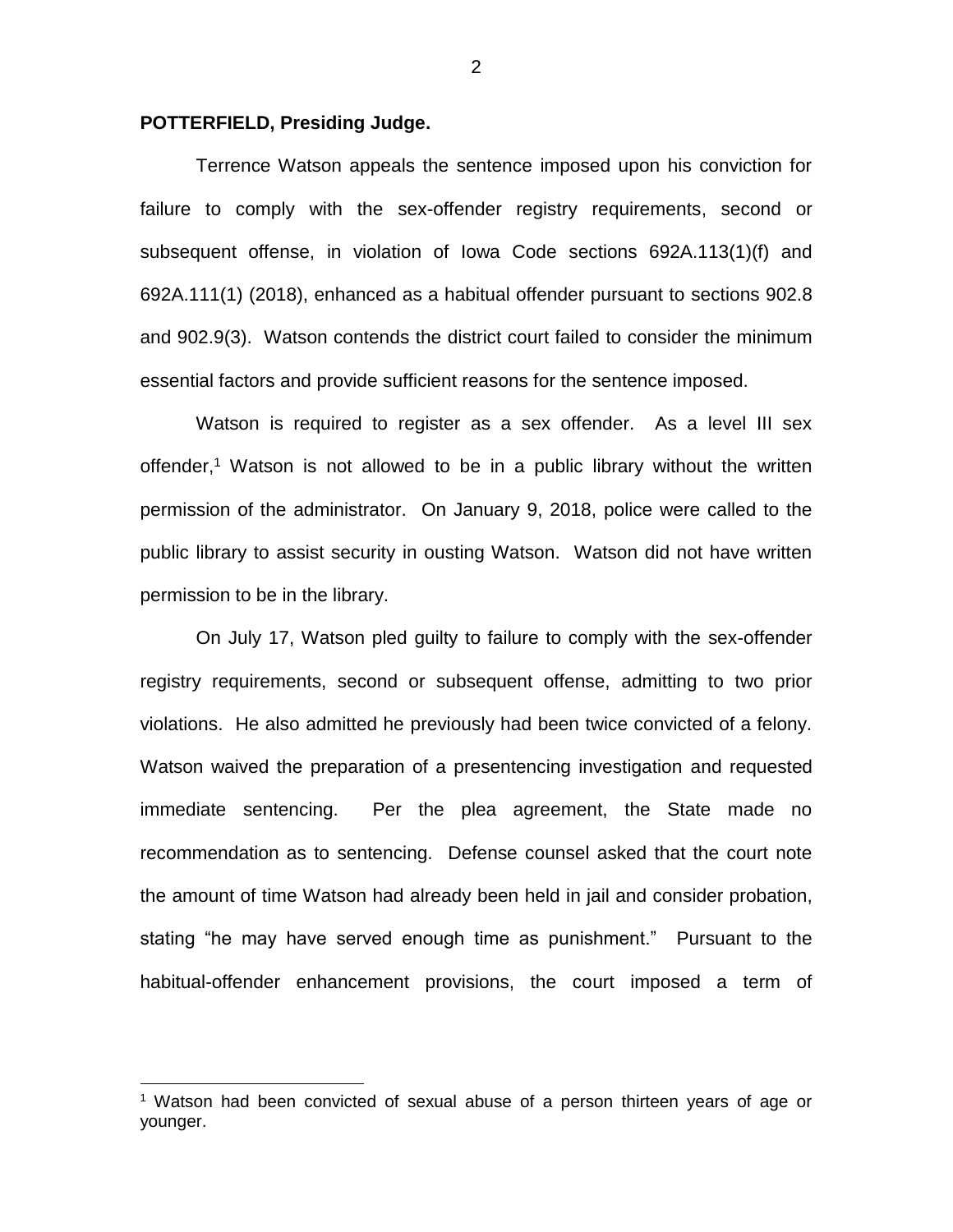imprisonment not to exceed fifteen years with a mandatory minimum of three years. Watson appeals.

For sentences within the statutory limits, our review is for an abuse of discretion. *State v. Gordon*, 921 N.W.2d 19, 24 (Iowa 2018). We will not find an abuse of discretion unless "the district court exercises its discretion on grounds or for reasons that were clearly untenable or unreasonable." *State v. Thompson*, 856 N.W.2d 915, 918 (Iowa 2014). "A ruling is untenable when the court bases it on an erroneous application of law. If the evidence supports the sentence, the district court did not abuse its discretion." *Gordon*, 921 N.W.2d at 24–25 (citation omitted).

Iowa Rule of Criminal Procedure 2.23(3)(d) provides, "[t]he court shall state on the record its reason for selecting the particular sentence." It has been said that "terse reasoning can be adequate when we know the statement in the context of the record demonstrates what motivated the district court to enter a particular sentence." *State v. Thacker*, 862 N.W.2d 402, 410 (Iowa 2015).

Here, the district court stated:

Okay. This isn't your first failure to comply with the registry and you were on the registry for a crime against somebody [thirteen] or under and so you also have two previous felonies in your past and I think in light of that criminal history, that it is most appropriate that you be sentenced to the Department of Corrections to make sure that you learn to comply with the registry and behave yourself and that's for the protection of the community too.

The factors noted—Watson's prior criminal history, need for compliance, and protection of the community—are proper factors. *See State v. Formaro*, 638 N.W.2d 720, 724 (Iowa 2002) ("In applying the abuse of discretion standard to sentencing decisions, it is important to consider the societal goals of sentencing